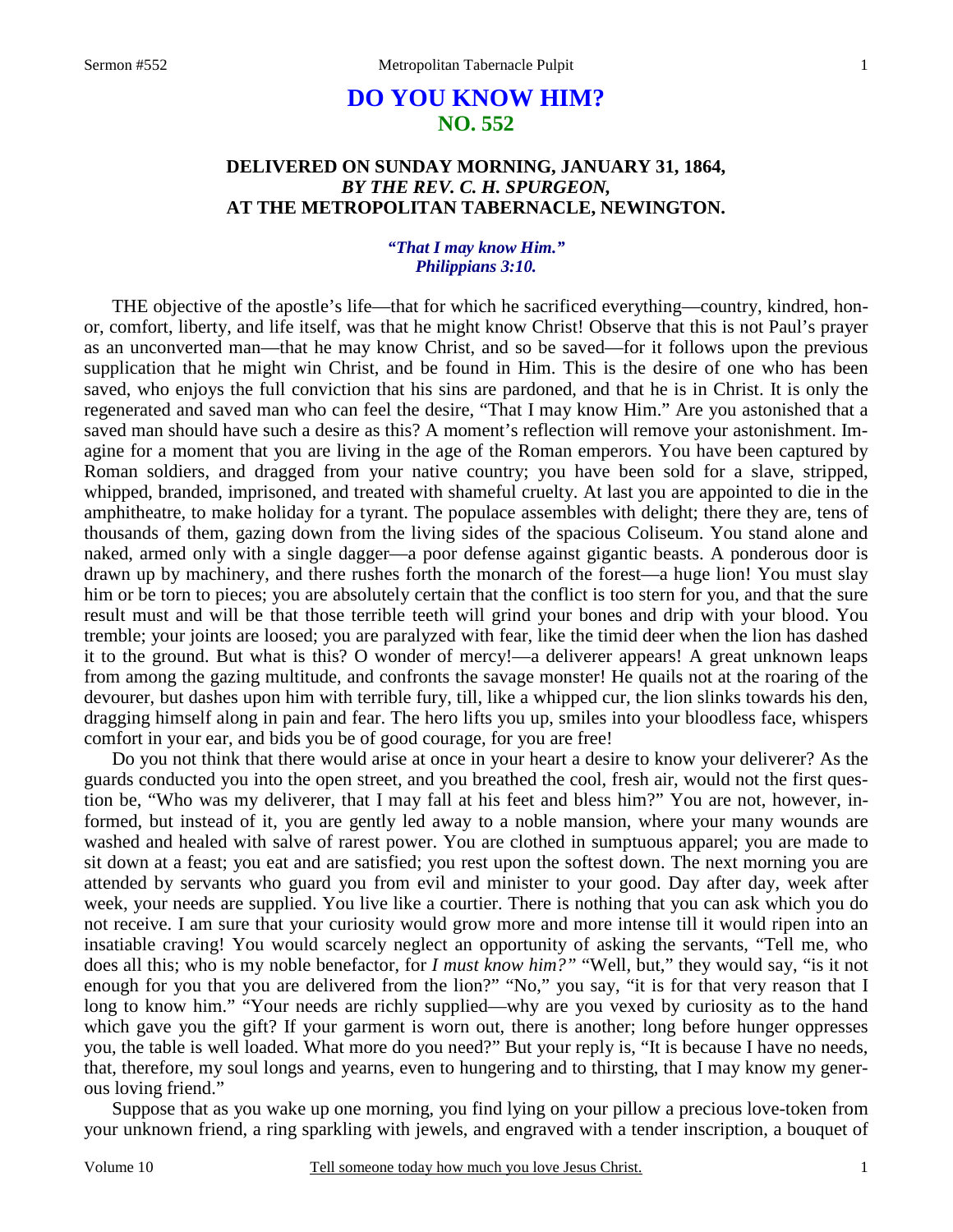flowers bound about with a love-motto? Your curiosity now knows no bounds! But, you are informed that this wondrous being has not only done for you what you have seen, but a thousand deeds of love which you did *not* see, which were still higher and greater proofs of his affection. You are told that he was wounded, and imprisoned, and scourged for your sake, for he had a love to you so great that death itself could not overcome it—you are informed that he is every moment occupied in your interests, because he has sworn by himself that where he is, there you shall be; his honors you shall share, and of his happiness you shall be the crown. Why, I think you would say, "Tell me, men and women, any of you who know him, tell me who he is, and what he is." And if they said, "But isn't it enough for you to know that he loves you, and to have daily proofs of his goodness," you would say, "No, these lovetokens increase my thirst! If you see him, tell him I am sick with love. The flagons which he sends me, and the love-tokens which he gives me, they stay me for a while, with the assurance of his affection, but they only impel me onward with the more unconquerable desire that I may know him. I must know him! I cannot live without knowing him; his goodness makes me thirst and pant, and faint, and even die, that I may know him."

Have I imagined emotions which would not be natural? I think not. The most cool and calculating would be warmed with desires like these. I think what I have now pictured before you, will wake the echoes in your breasts, and you will say, "Ah, it is even so! It is because Christ loved me, and gave Himself for me that I want to know Him; it is because He has shed His blood for me, and has chosen me that I may be one with Him forever, that my soul desires a fuller acquaintance with Him.

Now may God, the Holy Spirit, very graciously lead me onward that I may also quicken in you the desire to know HIM.

**I.** Beloved, let us PASS BY THAT CROWD OF OUTER-COURT WORSHIPPERS WHO ARE CONTENT TO LIVE WITHOUT KNOWING CHRIST. I do not mean the ungodly and profane; we will not consider them just now—they are altogether strangers and foreigners to Him—I mean children of God—the visible saints. How many there are of these whom I must call outer-court worshippers, for they are strangers to this panting to know Him. They can say with Paul, "That I may *win* Him and be *found* in Him"—that they do want; but this higher wish, "That I may *know* Him," has not stirred their hearts! How many brethren we know who are content to know *Christ's historic life!* They read the Evangelists, and they are charmed with the perfect beauty of the Savior's history. "Never man spoke like this Man," they say, and they confess that never man acted with such love as He did. They know all the incidents of His life, from His manger to His cross, but they do not know *HIM*. They are as men who have read "Caesar's Commentaries," but who have never seen Caesar. They know the battles which Caesar fought; they can even recognize the mantle which Caesar wore "that day he overcame the Nervii," but they do not know Caesar himself. The person of the Lord Jesus is as much hidden from their eyes, as the golden pot of manna when concealed in the Ark. They know the life of Christ, but not Christ the Life; they admire His way among men, but they see Him not as the way.

Others there are who know Christ's doctrine and prize it, too, but they know not HIM. All which He taught is dear to them; orthodoxy—for this they would burn at Smithfield, or lay down their necks at Tower Hill! Many of them are well-instructed and divinely-illuminated in the doctrine of Christ, and the wonder is that they should stop there, because, beloved, it seems to me when I begin to know a man's teaching, that the next thing is the desire to know his person. Addison, in one of the "Spectators," tells us that the reason why so many books are printed with the portraits of the authors is just this—that as a man reads a book, he feels a desire to know what sort of appearance the author had. This, indeed, is very natural. If you have ever been refreshed under a minister's printed sermons; if you have at any time received any benefit from his words, I know you have said, "I would like to see that man; I would like to hear the truth of God flow hot and fresh from his living lips; I would like to know just how he said that sentence, and how that passage sounded as it came from his earnest heart." My beloved, surely if you know the doctrine of Jesus, if you have so been with Christ as to sit at His feet, and hear what He has to say, you must, I hope, have had some longings to *know* Him—to know His person; and if you have, you will have had to pass by multitudes of followers of Jesus who rest satisfied with His words, but forget that He is, Himself, "THE WORD."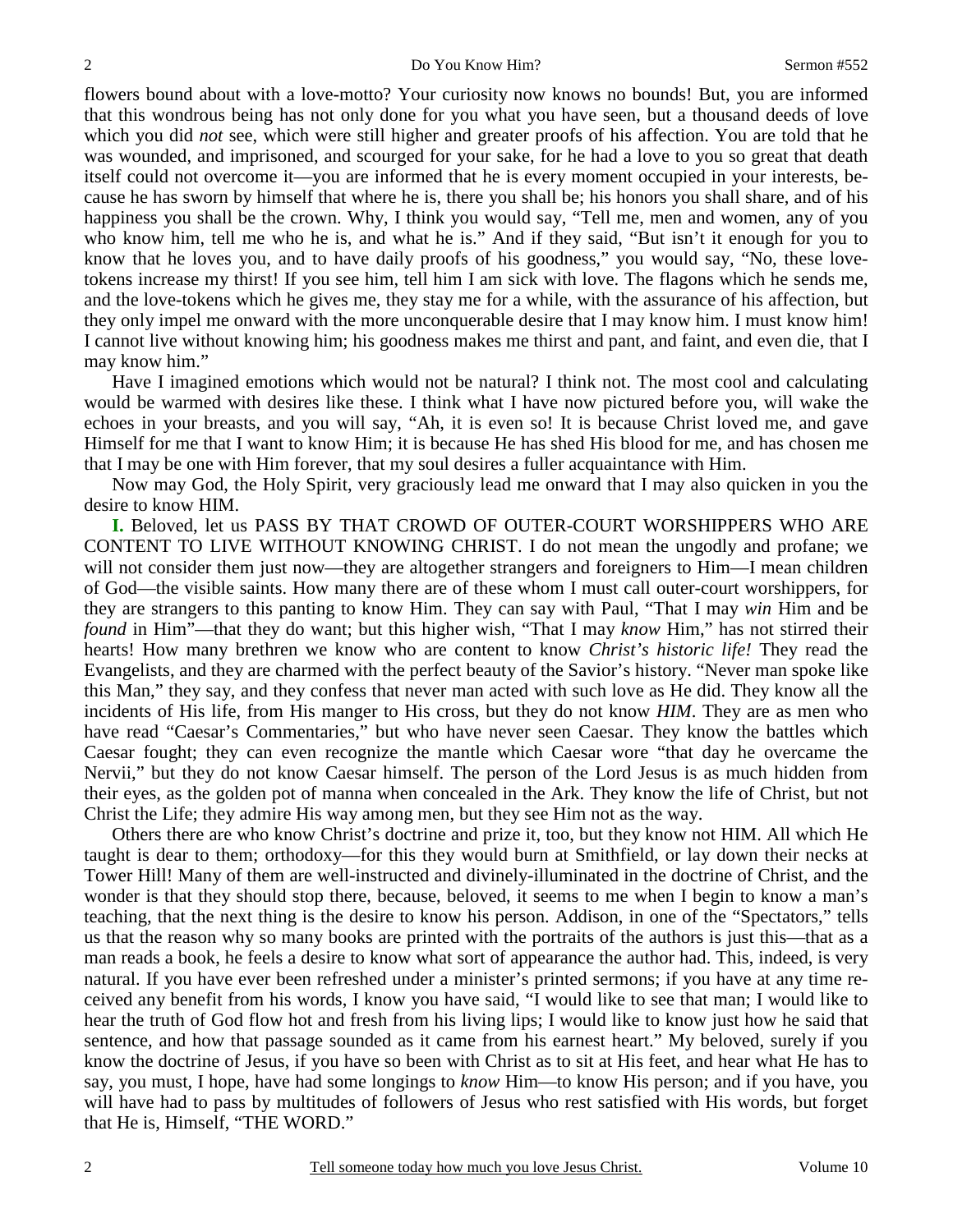#### Sermon #552 Do You Know Him?

Beloved, there are others—and against them I bring no complaint; they go as far as they can—who are delighted with *Christ's example*. Christ's character is in their esteem the mirror of all perfection. They desire to walk in His footsteps; they listen to His sermon upon the mount; they are enchanted with it—as well they may be; they pray to be obedient in all things to Christ, as their Master and their Lord. They do well. Mark, I am finding no fault with any of these who prize the history, or who value the doctrine, or who admire the precept; but I want more. I do want, beloved, that you and I should "know HIM." I love His precepts, but I love HIM better! Sweet is the water from Bethlehem's well, and well worth the struggle of the armed men to win but a bucket from it; but the well *itself* is better, and deserves all Israel's valor to defend it. As the source is always more valuable than the stream, so is Christ always better than the best words of His lips, or the best deeds of His hands. I want to *know Him*. I do care for His actions—my soul would sit down and admire those masterly works of holy art—His miracles of humiliation, of suffering, of patience, and of holy charity—but better far, I love the hands which worked these master-works, the lips which spoke these goodly words, and the heart which heaved with that matchless love which was the cause of all! Yes, beloved, we must get farther than Immanuel's achievements, however glorious—we must come to "KNOW HIM."

Most believers rest perfectly at ease with knowing *Christ's Sacrifice*. They see Jesus as the great High Priest, laying a great sacrifice upon the altar for their sins, and with their whole heart they accept His atonement. By faith they know that all their sins are taken away by precious blood. This is a most blessed and hallowed attainment, I will grant you, but it is not every Christian who perceives that Christ was not only the offerer of a sacrifice, but was *Himself* the sacrifice, and, therefore, loves Him as such. Priest, altar, victim—Christ was everything! He gathers up all in Himself, and when I see that He loved me, and gave *Himself* for me, it is not enough to know this fact—I want to know *Him,* the glorious person

 who does and is all this. I want to know the Man who thus gave Himself for me; I want to behold the Lamb once slain for me; I want to rest upon the bosom which covers the heart, which was pierced with the spear; I pray Him to kiss me with the kisses of that mouth which cried, "Eloi, Eloi, Lama Sabachthani?" I love Calvary, the scene of woe, but I love Christ better, the great object of that agony; and even His cross and all His sufferings, dear though these must always be to the Christian mind, only occupy a second place—the first seat is for Himself—His person, His deity, and humanity!

Thus, you see, we have to leave a great many believers behind; nor have we enumerated all, for I believe that even some of those saints who have received grace to look for the coming of Christ, yet in their vision of His coming too much forget Him! Is it not possible, for men to pant for the second advent as to lose sight of Him who is to make that advent? So to long for a millennium, that I may forget Him, who is to reign King of kings? So to pant after that glory of Israel, that I may forget Him who is Israel's glory? Anywhere short of *knowing Him,* I would not have you stop, beloved; and even when you know Him, I would urge you to still be impelled with the same desire, and to press forward, crying with the apostle, "That I may know Him."

Beloved, how many there are who have heard of Christ and read about Christ, and that is enough for them! But it is not enough for me, and it should not be enough for you. The apostle Paul did not say, "I have heard of Him, on whom I have believed," but, "I *know* whom I have believed." To hear about Christ may damn you—it may be a savor of death unto death to you. You have heard of Him with the ear—but it is essential that you *know* Him in order that you may be partakers of eternal life! My dear hearers, be not content unless you have this as your soul's present portion.

Others there are who have been persuaded by the judgment and encouragement of others, that they know something about the Great Redeemer. They do not know Him, but still they are persuaded by others that they have an interest in Him. Let me warn you of second-hand spirituality! It is a rotten, souldeceiving deception! Beware of all esteeming of yourself according to the thoughts of others, or you will be ruined. Another man's opinion of me may have great influence over me—I have heard of a man in perfectly good health killed by the opinion of others. Several of his friends had foolishly agreed to play a practical trick on him, whereupon one of them met him and said, "How ill you look this morning." He did not feel so; he was very much surprised at the remark. When he met the next, who said to him, "Oh,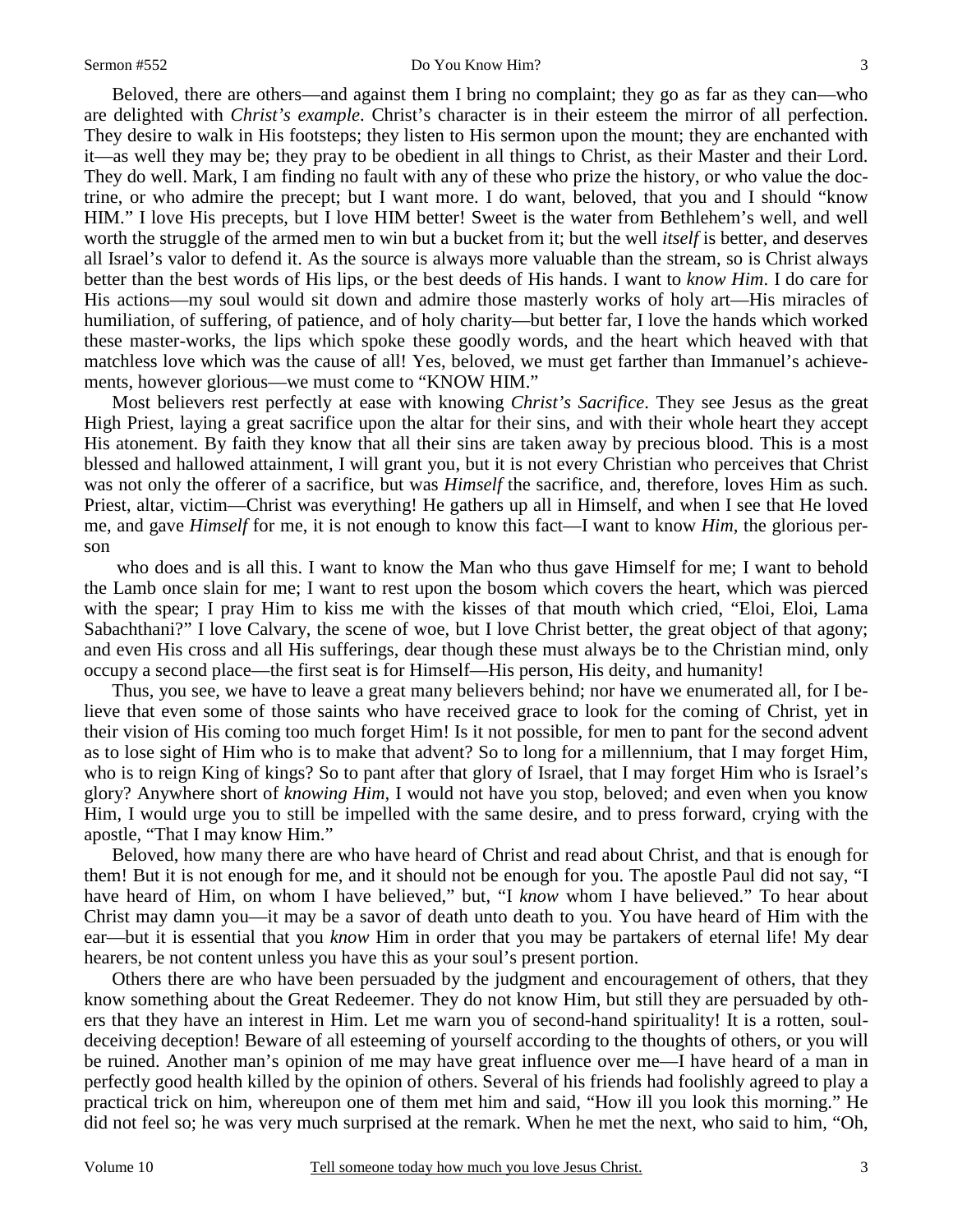dear, how bad you look," he began to think there might be something in it. And as he turned round the corner, a third person said to him, "What a sight you are! How altered from what you used to be!" He went home ill; he took to his bed and died. So goes the story and I should not marvel if it really did occur. Now, if such might be the effect of persuasion and supposed belief in the *sickness* of a man, how much more readily may men be persuaded into the idea of spiritual health! A believer meets you, and by his treatment seems to say, "I welcome you as a dear brother"—and he means it, too. You are baptized, and received into church fellowship, and so everybody thinks that you must be a follower of Christ; and yet you may not *know Him*. Oh, I pray you do not be satisfied with being persuaded into something like an assurance that you are in Him, but do not *know Him*—*know Him for yourself.* 

There are many who I hope will be saved before long; but I am in great doubt of them, because they can only say they half think they know Christ; they do not quite believe in Him, but they do not disbelieve in Him; they halt between two opinions. Ah, dear hearer, that is a very dangerous place to stand! The borderland is the devil's hunting ground. Undecided souls are fair game for the great fowler. God give you, once and for all, the true decision by which, through grace, you shall know Him! Do not be satisfied with *thinking* you know Him; *hoping* you know Him, but *know* Him! Oh, it is nothing to have *heard* about Him, to have *talked* about Him, to have eaten, and to have drank with Him, to have *preached* Him, or even to have *worked miracles* in His name, to have been charmed by His eloquence, to have been stirred with the story of His love, to have been moved to imitate Him—this shall gain you nothing unless you win Him, and are found in Him! Seek with the apostle, to give up everything of your own righteousness, and all other objectives and aims in life and say, "This I seek after, that I may know Him." Thus much, then, on the first point. Leaving those behind who do not know Him, let us make an advance.

**II.** Secondly, let us DRAW CURTAIN AFTER CURTAIN WHICH SHALL ADMIT US TO KNOW MORE OF CHRIST.

Did you ever visit the manufactory of splendid porcelain at Sevres? I have done so. If anybody should say to me, "Do you know the manufactory at Sevres?" I would say, "Yes, I do and no, I do not. I know it, for I have seen the building; I have seen the rooms in which the articles are exhibited for sale, and I have seen the museum, and model room; but I do not know the factory as I would like to know it, for I have not seen the process of manufacture, and have not been admitted into the workshops, as some are." Suppose I had seen, however, the process of the molding of the clay, and the laying on of the rich designs? If anybody should still say to me, "Do you know how they manufacture those wonderful articles?" I would very likely still be compelled to say, "No, I do not, because there are certain secrets, certain private rooms into which neither friend nor foe can be admitted, lest the process should be open to the world." So, you see, I might say I knew, and yet might not half know! And when I half knew, still there would be so much left, that I might be compelled to say, "I do not know." How many different ways there are of knowing a person—and even so there are all these different ways of knowing Christ, so that you may keep on all your lifetime, still wishing to get into another room, and another room, nearer and nearer to the great secret, still panting to "know Him." Good Rutherford says, "I urge upon you a nearer communion with Christ, and a growing communion. There are curtains to be drawn by, in Christ, that we never shut, and new foldings in love with Him. I despair that I shall ever win to the far end of that love; there are so many plies in it. Therefore, dig deep, and set by as much time in the day for Him as you can—He will be won by labor."

To begin with, we know a person when *we recognize him*. You know the Queen. Well, I do. I recollect seeing her, and if I were to see any quantity of ladies, I think I would know which was the Queen, and which was not. You may say honestly that you know her to that extent. Beloved, every Christian must in this sense know Christ! You must know Him by a divine illumination so as to know who He is, and what He is. When Jesus said to Simon Peter, "Whom do you say that I am," he said, "You are the Christ, the Son of the living God." And the Lord replied, "Blessed are you, Simon Barjona, for flesh and blood has not revealed this unto you." It is an early step in this knowledge of Christ, to know and to believe that Jesus Christ is Lord; to know that Christ is God, divine to me; that Christ is Man, brother to me—bone of my bone, and flesh of my flesh—and that as such He is a sin-subduing Savior; that He is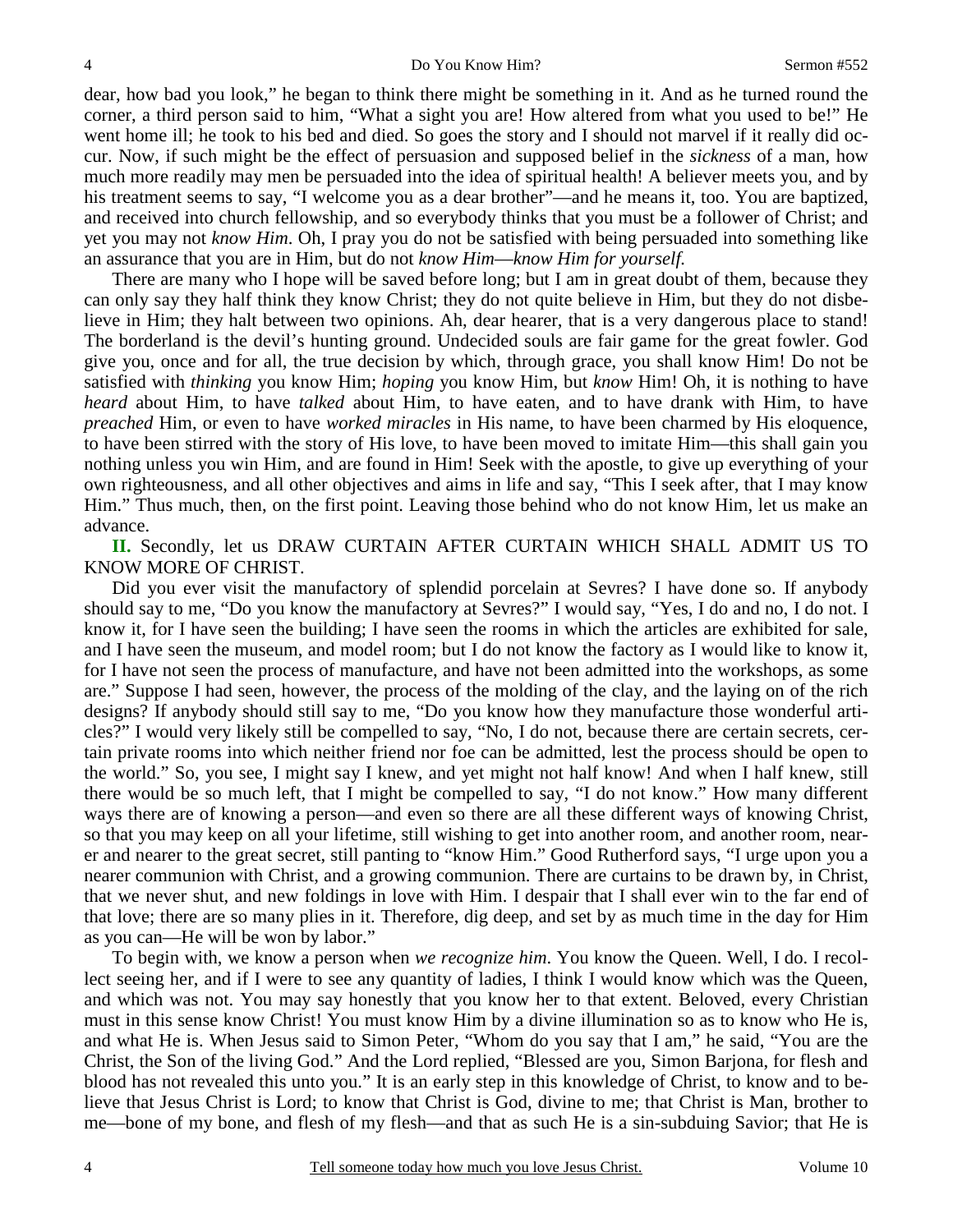for me an intercessor, pleading before the throne; that He is my prophet, priest and King—in this sense I trust that most of you know Him. If you do not, breathe the silent prayer now, "Lord, help me that I may know Him." But this knowledge of recognition is comparatively a low attainment, one of the lowest rungs on the ladder of light.

In the second place, a believer knows Christ to a higher degree, when he knows Him by *practical experiential acquaintance with what He does*. For instance, I know Christ as a cleanser. They tell me He is a refiner, that He cleanses from spots; He has washed me in His precious blood, and to that extent I know Him. They tell me that He clothes the naked—He has covered me with a garment of righteousness, and to that extent I know Him. They tell me that He is a breaker, and that He breaks chains—He has set my soul at liberty, and, therefore, I know Him. They tell me that He is a King, and that He reigns over sin—He has subdued my enemies beneath His feet, and I know Him in that character. They tell me He is a shepherd—I know Him, for I am His sheep. They say He is a door—I have entered in through Him, and I know Him as a door. They say He is food—my spirit feeds on Him as on the bread of heaven and, therefore, I know Him as such. You know if anyone says, "Do you know Doctor So-and-So?" it is a very satisfactory answer if you can reply, "Oh, yes, I know him, for he attended me the last time that I was ill." There is more knowledge in that, than if one could only say, "Oh, yes, I know him—he wears such-and-such a hat," or "He is a man of such-and-such an appearance." So, Christian, there is a second and higher step to know Christ—when you have experienced in your own soul that He is just what God has revealed Him to be!

But, we know a man in a better sense than this, when we are *on speaking terms* with him. "Do you know So-and-So?" "Yes," you say, "I not only know him by name, so as to recognize him; I not only know him as a tradesman having dealt with him, but I know him because when we pass each other in the morning, we exchange a word or two; and if I had anything to say upon matters—any request to make— I would feel no difficulty about asking him." Well now, the Christian knows his Lord in this sense, too. He has, every day, official communication with Christ; he is on speaking terms with Him. There may be persons here, perhaps, who know the Queen in a sense in which I do not know her—perhaps they speak to her. They have so done; I have never done that; they go beyond me there. But you see, dear friends, this is not a very great thing because you may be on speaking terms with a man—you may not know much of him for all that! So you may be in the habit of daily prayer, and you may talk with Christ every morning and every evening—but you may know exceedingly little of Him. You are on speaking terms with Him; but there is something beyond this, very far beyond this! I might say that I know a man merely because I meet him every day, and ask him for what I need, and understand that he is kind and generous. But how shallow is such an acquaintance, for I do not know his private character, nor his inward heart. Even so a believer may have constant dealings with Christ in his prayers and in his praises and yet, for all that, he may have only gone a certain distance, and may still have need to pray, "That I may know Him."

But, you are said to know a person better still, when *he invites you to his house*. At Christmas time there is a family party and a romp—and he asks you there, and you are like one of his children, and enter into all their sports around the fireside. And you indulge, as they do, in the genialities of social life. You are asked again; you go there pretty often. In fact, if there is a happy evening in that house, they generally expect to see friend So-and-So there. Well, now, that is better. We are getting now into something like knowing a man, and I trust there are many of you, beloved, who have got as far as this with regard to your divine Lord! Christ has entertained you with some rare visits from His gracious presence. He brought you into His banqueting house, and His banner over you was love. When He manifested Himself, He did it unto you as He did not unto the world; He was pleased in the majesty of His condescension, to take you aside and show you His hands, and His side. He called you, "Friend." He treated you as such, and permitted you to enjoy your sweets of being one of the family.

Ah, but you may go into a man's house as a constant visitor and yet you may not know him—that is to say, not in the highest sense. You speak to the man's wife and say, "Your husband is a marvelously charming man; what a cheerful, joyful, spirited man he is! He never seems to have any depressions of spirit, and experiences no changes whatever." She shakes her head, and she says, "Ah, you do not know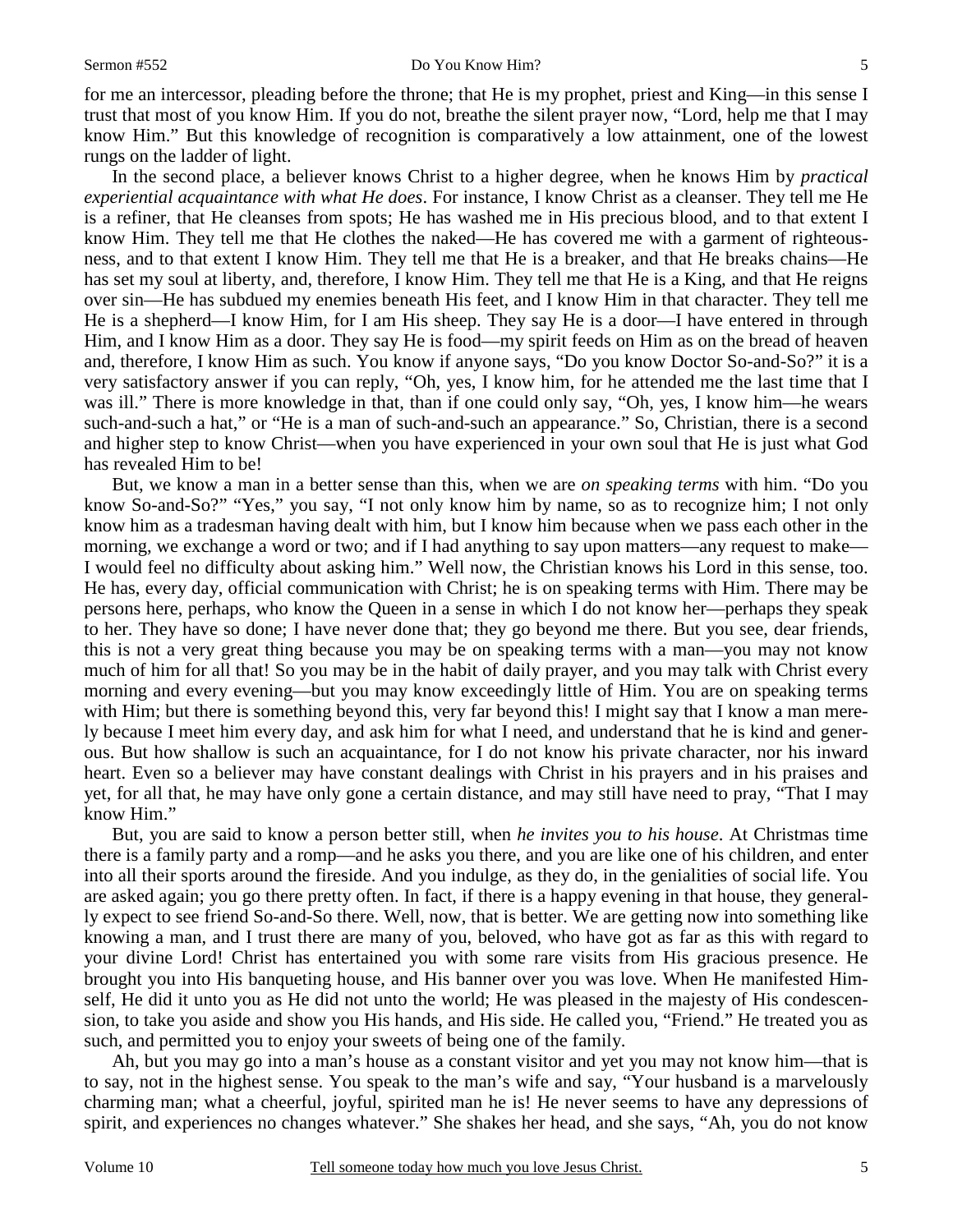him, you do not know him as I do." Because she sees him at all times, and at all hours, she can read the very heart of the man. That Christian has grown much in grace, who has advanced not only to be the friend of Christ, having occasional fellowship with Him, but who comes to recognize his marriage union with the person of his Lord, and of whom it can be said, "The secret of the Lord is with them who fear Him; and He will show them His covenant." Now we have the intimacy of love with its perfect frankness, nearness, sweetness, joyousness, delight! The rending away of every separating veil makes the communion to be as near as it well can be this side of the black river; but a Christian may get farther than this!

Even the spouse may not know her husband. The most loving wife, who ever entered into the cares of her husband, must have discovered that there is a something which separates his experience from her powers of comprehension. Luther's wife, Katharina, was, of all women, the wife for Luther. But, there were times in Luther's gigantic tribulations, when he must leave Kate behind; there were extraordinary times within him—times both of ecstatic joy—when, like a great angel, he stretched his mighty wings and flew right up to heaven! And, there were times of awful misery, when he seemed to sink down to the very depths of hell; and in either case, no other heart could keep pace with him. Then it was himself alone who had communion with himself. And a Christian may so grow in grace, as to become *identified* with Christ, a member of His body—not so much married to Him as a *part* of Him, a member of the great body of Christ, so that he suffers with Christ, sympathizes with Jesus, his heart beating to the same sorrowful tune, his veins swollen with the same floods of grief—or else his eyes sparkle with that same gleam of joy, according to the Master's Word—"That My joy might remain in you, and that your joy might be full."

Well, have you not waded out of your depth, some of you? I have certainly got out of my own! I feel as if the Master might come on this platform, look round on many of us, and say, "Have I been so long a time with you, and yet have you not known Me, Philip?" For truly, even in the minor sense, though I trust we are saved; though we have believed in Jesus, yet we have not reached the height of this great text—"That I may know Him."

**III.** Having taken you so far, let us SIT DOWN A FEW MINUTES AND CONSIDER WHAT SORT OF KNOWLEDGE THIS KNOWLEDGE OF CHRIST IS—"That I may know Him."

Then it is clear, if I know Him I shall have a very vivid sense of *His personality*. "That I may know Him." He will not be to me a myth, a vision, a spirit, but a person, a real, solid person, as much real as I am myself, or as my dearest friend can be to me. My soul, never be satisfied with a shadowy Christ! My heart, never be content until He has embraced your soul, and proved to you that *He is* the Lover of His people. This knowledge, then, must be a knowledge of Him in His personality. Then, beloved, it must be a *personal* knowledge on our part. I cannot know Christ through another person's brains. I cannot love Him with another man's heart, and I cannot see Him with another man's eyes. Heaven's delight is, *"My* eyes shall see Him and not another." *These* eyes shall behold the King in His beauty. Well, beloved, if this is heaven, we certainly cannot do without a personal sight of Christ here. I am so afraid of living in a second-hand religion. God forbid that I should get a biographical experience. Lord, save us from having borrowed communion. No, *I* must know Him *myself!* O God, let me not be deceived in this! *I* must know *Him* without fancy or proxy; I must know Him on my own account.

Then these few thoughts upon what sort of knowledge we must have. It must be an intelligent knowledge—I must know *Him*. I must know His natures, divine and human. I must know His offices—I must know His attributes—I must know His works—I must know His shame—I must know His glory; for I do not know Him if He is merely a subject of passion and not of intellect. I must let my head consciously meditate upon Him until I have something like an idea of Him, that I may, "Comprehend with all saints what is the breadth, and length, and depth, and height; and to know the love of Christ, which passes knowledge."

Then I must have an *affectionate* knowledge of Him; and, indeed, if I know Him at all, I must love Him. As it is said of some men, that there is such a charm about them, that if you once get into their company you cannot criticize any longer, but must admire—so you feel with Christ. It is said of Garibaldi, that if you are in his society he charms all, so that even malice and slander must be silent in his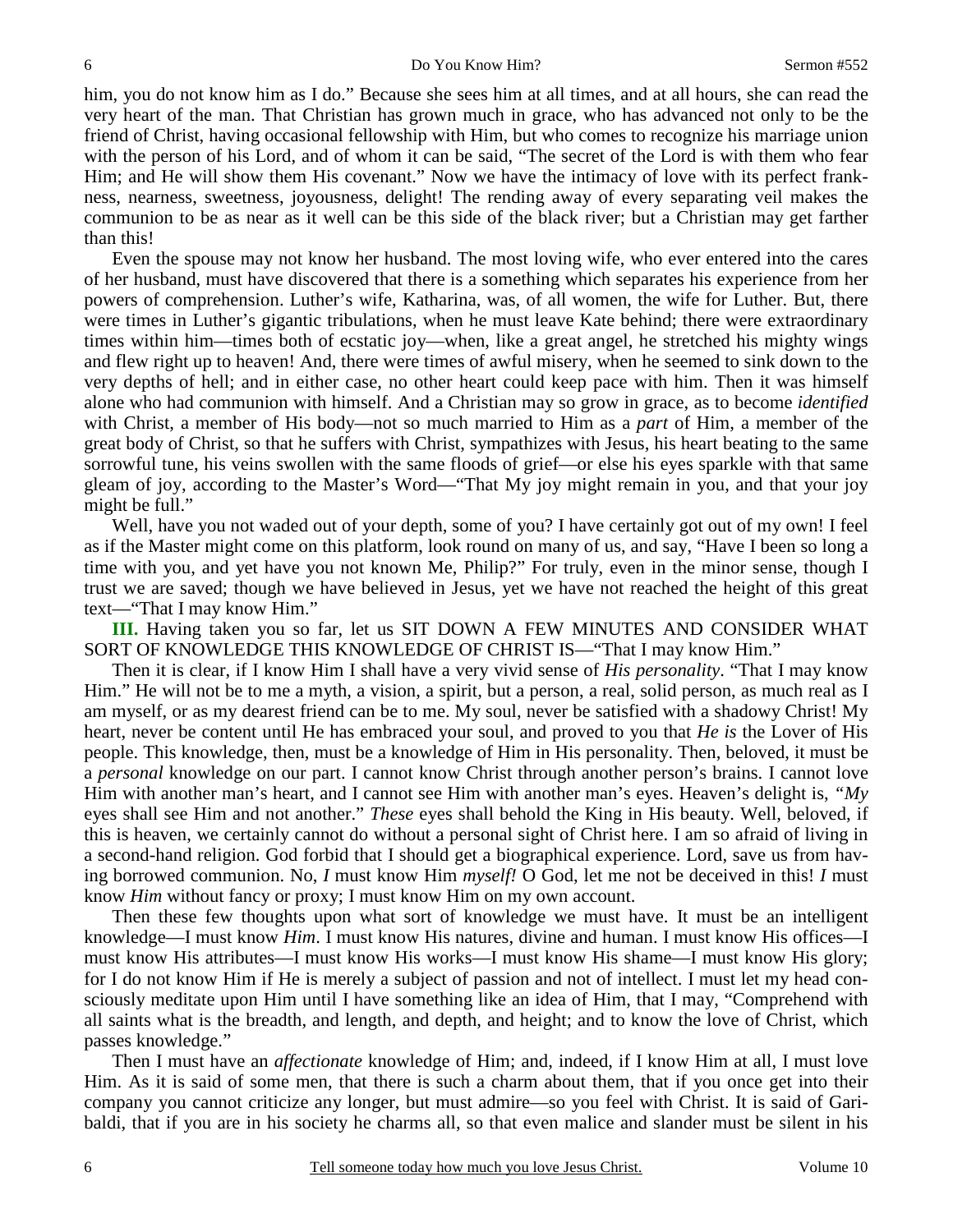presence. Infinitely, supremely, so is it with Christ! Being near Him, His love warms our hearts till we glow with intense love to Him!

Then I shall find, if I know Christ, that this is a *satisfying* knowledge. When I know Christ, my mind will be full to the brim—I shall feel that I have found that which my spirit panted after. "This is that bread whereof if a man eats he shall never hunger."

At the same time it is an *exciting* knowledge. The more I know of Christ, the more I shall want to know. The deeper I plunge, the greater the deeps which will be revealed. The higher I climb, the loftier will be the summits which invite my eager footsteps. I shall want more as I get more. My spiritual thirst will increase, though in another sense it will be entirely quenched.

And this knowledge of Christ will be a most *happy* one! In fact, so happy that sometimes it will completely bear me up above all trials, doubts, and sorrows; And it will, while I enjoy it, make me something more than, "Man who is born of a woman who is of few days, and full of trouble," for it will fling about me the immortality of the ever-living Savior, and gird me with the golden belt of His eternal happiness. To be near to Christ is to be near to the pearly gates of the golden-streeted city. Say not, "Jerusalem, my happy home, my labors have an end in you," but say, "Jesus, You are my rest, and when I have You, my spirit is at peace." I might thus keep on speaking in praise of this knowledge, but I will not.

Only permit me to say what a *refreshing,* what a *sanctifying* knowledge is this, to know *Him!* When the Laodicean Church was neither hot nor cold, but lukewarm, how did Christ seek her revival? Did He send her precious doctrines? Did He send her excellent precepts? Mark you, He came *Himself,* for thus it is said, "Behold, I stand at the door and knock: if any man hears My voice, and opens the door, I will come into him, and will sup with him, and he with Me." That is a cure for it all, you see. No matter how lukewarm, though God may say, "I will spew you out of My mouth," yet, if Christ comes, that is the cure! The presence of Christ with His Church puts away all her sicknesses. When the disciples of Christ were at sea in a storm, do you remember how He comforted them? Did He send them an angel? No. *"It is I, do not be afraid."* And when they knew Him, they had no more fears. They were assembled one night, "the doors being shut for fear of the Jews." How did He comfort them? Jesus Himself stood in the midst of them and said, "Peace be unto you." There was Thomas, full of doubts and fears. How did Jesus Christ take away his doubts? "Reach here your finger, and behold My hands; and reach here your hand and thrust it into My side." Oh, it is Christ, it is Christ who cures all! The company of Christ is the only thing which a Christian needs. I will undertake that if his heart is like an iceberg, as soon as Jesus comes, it shall flame like Vesuvius. His spirit shall be dead and like a rotten corpse; but if Jesus comes, he shall leap like a hart, and become strong as a young unicorn! Your presence makes me like the chariots of Amminadib!

Now, do not think I am talking what I do not know. Do not imagine that I am talking mere fanatical slip-slop which I cannot prove. I do assert (and God who searches all hearts knows how true this is)—I do assert that from the depths of doubt, of dullness, of worldliness, I have leaped in one moment into love, and life, and holy enthusiasm when Jesus Christ has manifested Himself to me. I cannot describe the difference between my spirit, water-logged, worm-eaten, ready to sink to the bottom without Christ—and that same spirit like a strong staunch ship, with sails full, with favorable wind, speeding into harbor with a golden freight. Like yon poor little bird which some cruel boy has torn from the nest and almost killed—it is not fledged yet, and cannot fly, and it lies down to die, trampled in the mire in the streets—that is my heart without Christ. But see that other bird! The cage door is opened, its wings vibrate, it sings with all its might, and flies up to talk with the sun—that is my heart when I have the conscious presence of my Lord Jesus Christ! I only bring in my own consciousness because I do not know yours; but I think I will now venture to say that every believer here will admit it is the same with him—

> *"Midst darkest shades, if He appears My dawning is begun! He is my soul's bright morning star, And He my rising sun!"*

Volume 10 Tell someone today how much you love Jesus Christ.